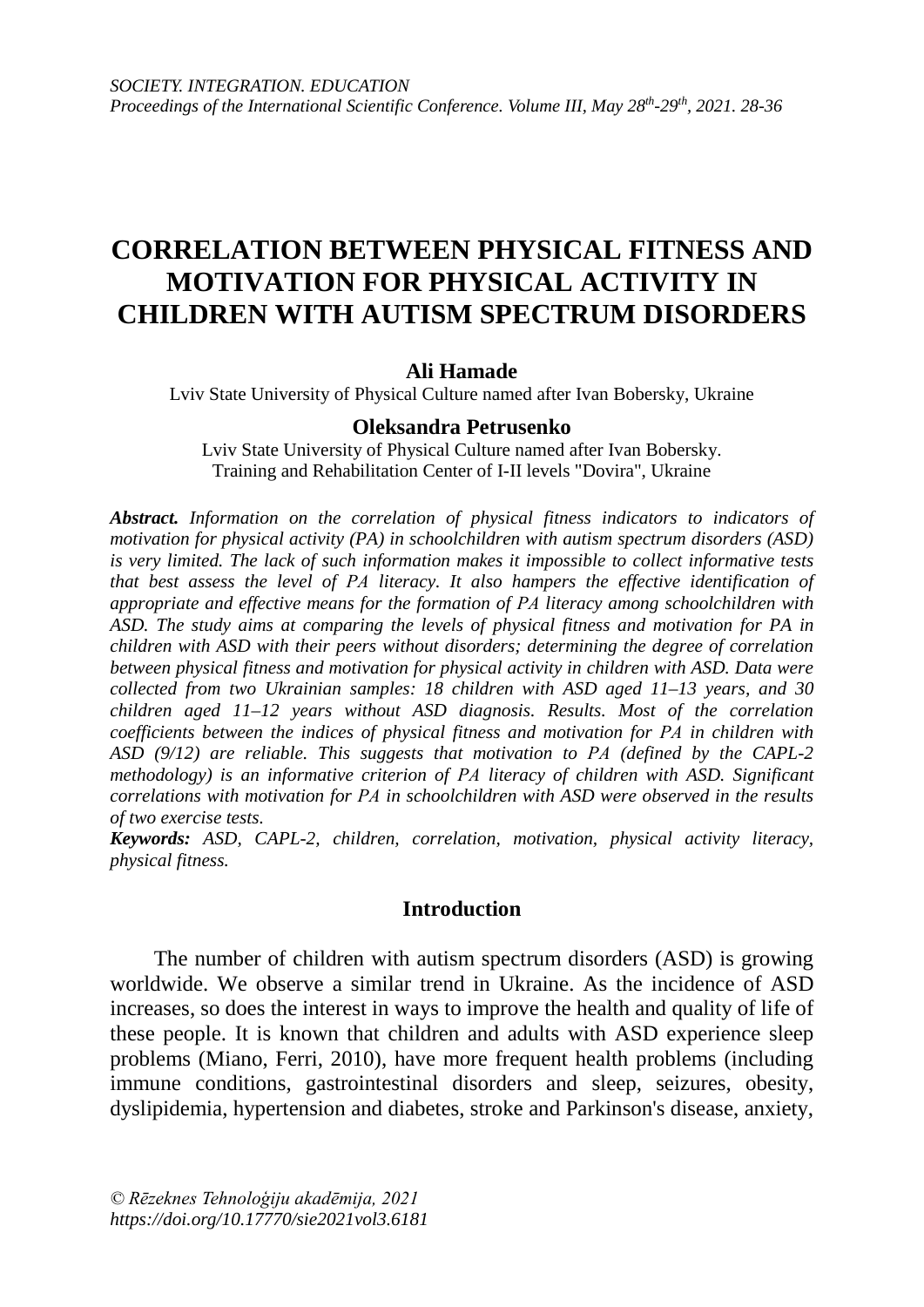hyperactivity, aggression and sensory impairment) (Zuckerman et al., 2014; Balogun, 2016), destructive behavior (stereotype, self-harm) (Smith & Matson, 2010). A combination of several diagnoses occurs in 83% of cases [\(Levy](https://www.ncbi.nlm.nih.gov/pubmed/?term=Levy%20SE%5BAuthor%5D&cauthor=true&cauthor_uid=20431403) et al., 2010). Children with ASD have lower levels of motor activity (Must et al., 2014; Tyler et al., 2014; Pan et al., 2016), significantly lower levels of physical development and physical fitness (Tyler et al., 2014; Pan et al., 2016; Pan et al., 2009) than their peers with normal development.

Exercise, in addition to improving physical fitness, reduces stress and anxiety, improves sleep, treats depression (Oriel et al., 2011; García-Villamisar & Dattilo, 2010). Therefore, they are considered an inexpensive safe and useful tool for disease prevention, development of psychomotor, cognitive and emotional spheres of children with ASD.

Research studies the relationship between physical activity (PA) and other indicators of how it can be affected. Research results (Pan et al., 2011) have shown that students with ASD are less physically active than their peers. However, when involving students without disabilities as teaching assistants in the process of inclusive physical education lessons in secondary school, students with ASD are modeled appropriate behavior that helps to increase the level of PA.

Other researchers (Barrodi et al., 2021) confirmed that the level of fine and gross motor skills depends on the degree of autism. Thus, the level of physical fitness can predict the degree of stereotypes, disorders of communication and social skills and even the degree of autism.

Knowledge of the relationship between physical fitness and indicators of students' with ASD motivation for PA would allow the purposeful use of appropriate physical exercises to adjust the indicators that motivate PA. Such information would allow to select test exercises that would best indicate the motivation of students with ASD to PA. Currently, there are some disparate facts about the interaction between physical fitness and children's with ASD It better tomotivation for PA, which does not allow to develop an effective program of training or an informative battery of test exercises of physical fitness to predict a number of other indicators.

*The purpose* of the study was to compare the level of physical fitness, as well as children's with autism spectrum disorders motivation for PA with their peers without disorders; to find out the degree of interaction between children's with autism spectrum disorders motivation for PA and the indicators of physical fitness.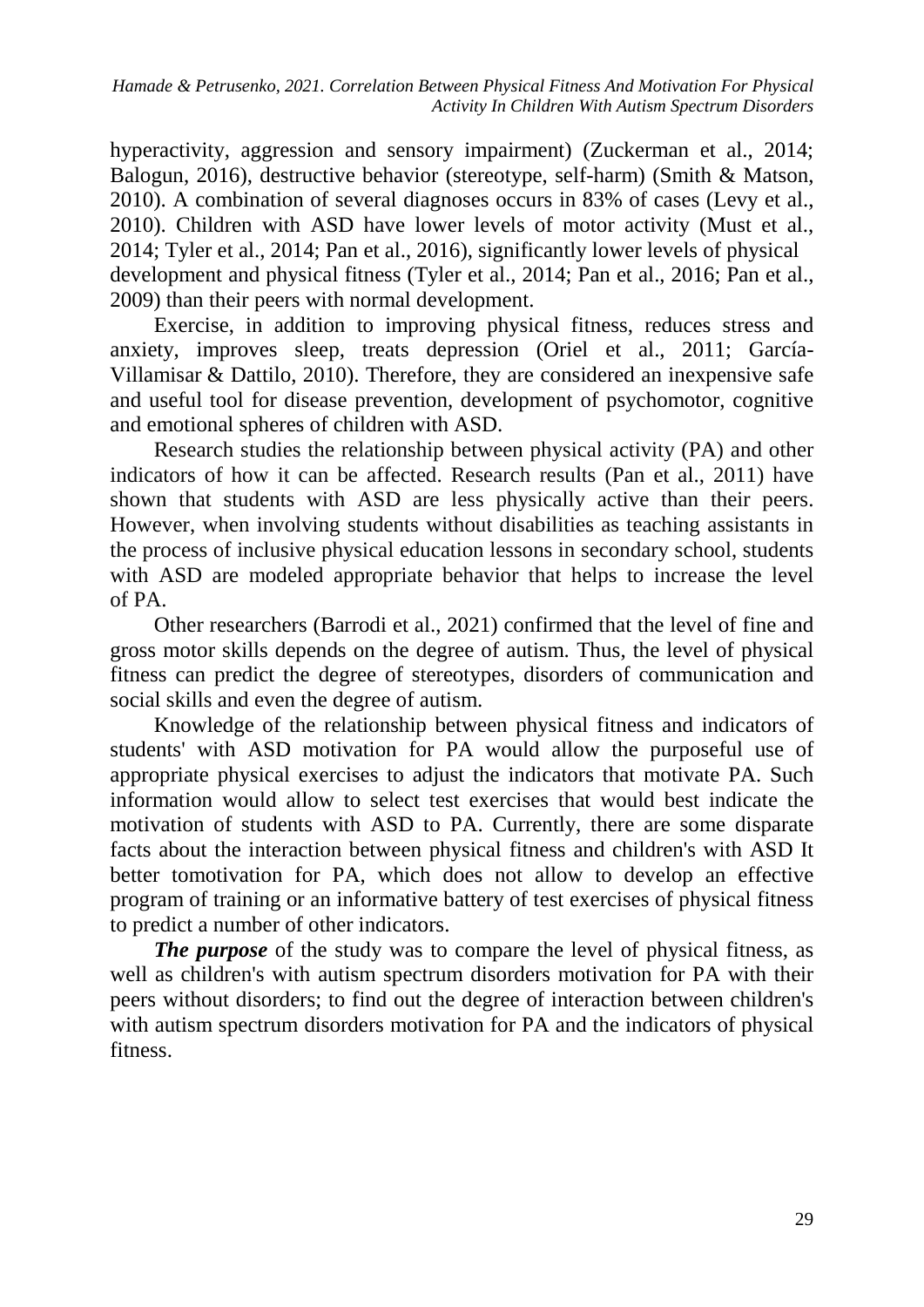# **Methods and Organization**

*Physical fitness* was determined by the results of a series of test exercises described by the authors (Hamade & Bodnar, 2020).

Evaluation *Motivation and Confidence* was conducted in accordance with the system of physical education literacy *CAPL-2 Canadian Assessment of Physical Literacy – Second Edition* (Longmuir et al., 2017). Participants were asked to answer the questionnaire questions about the degree of their participation in various forms of physical activity, attitude to PA and success in it. Parents or guardians of the child were involved in explaining the essence of the questions. According to the original method, the degree of motivation was determined in points. A maximum of 30 points could be scored. The number of points determined the level of motivation of each student (Table 1).

# **Participants**

Data were collected from two Ukrainian samples: 18 children with autism spectrum disorders aged 11–13 years old  $(11.63 \pm 1.59$  years old) (main group-MG), and 30 children aged 11–12 years old  $(11.47 \pm 0.51$  years old) without ASD diagnosis (control group – CG). Samples were recruited in Indicators were collected in the Lviv Training and Rehabilitation Center "Dovira" and schools in Lviv (Ukraine). No differences in the performance of children were observed main and control group (Table 2).

| Age          | The levels of motivation |             |           |           |  |  |  |  |
|--------------|--------------------------|-------------|-----------|-----------|--|--|--|--|
|              | beginning                | progressing | achieving | excelling |  |  |  |  |
| 10 years old | $<$ 16.8 $\,$            | 16.8-23.5   | 23.6-26.0 | >26.0     |  |  |  |  |
| 1 years old  | $<$ 16.8 $\,$            | 16.8-23.7   | 23.6-26.0 | >26.0     |  |  |  |  |
| 12 years old | $<$ 16.8 $\,$            | 16.8-23.7   | 23.6-26.2 | >26.2     |  |  |  |  |

## *Table 1 Interpretation of Points Obtained for Motivation*

| <b>Table 2 Indicators of Study Participants</b> |
|-------------------------------------------------|
|-------------------------------------------------|

| Indexes         | Main group $(n=18)$ |             | Control group $(n=30)$ |             |  |
|-----------------|---------------------|-------------|------------------------|-------------|--|
|                 | $M \pm SD$          | $min - max$ | $M \pm SD$             | $min - max$ |  |
| Age, years      | $11.63 \pm 1.59$    | $11 - 13$   | $11.47 \pm 0.51$       | $11 - 12$   |  |
| Body weight, kg | $44.53 \pm 10.58$   | $31-63$     | $42.97 \pm 7.86$       | $31 - 60$   |  |
| Height, sm      | $150.37 \pm 12.21$  | 132-171     | $153.17 \pm 6.94$      | 140-165     |  |
| VMI, kg / $m^2$ | $18.41 \pm 4.99$    | 14.7-24.9   | $18.22 \pm 2.45$       | 14.2-23.3   |  |

# **Statistical analysis**

Data have been analysed descriptively using average (M), the corrected mean square deviation (SD), standard error (SE), the smallest value (Xmin), the highest value (Xmax), the median (Me). Data for children with ASD have been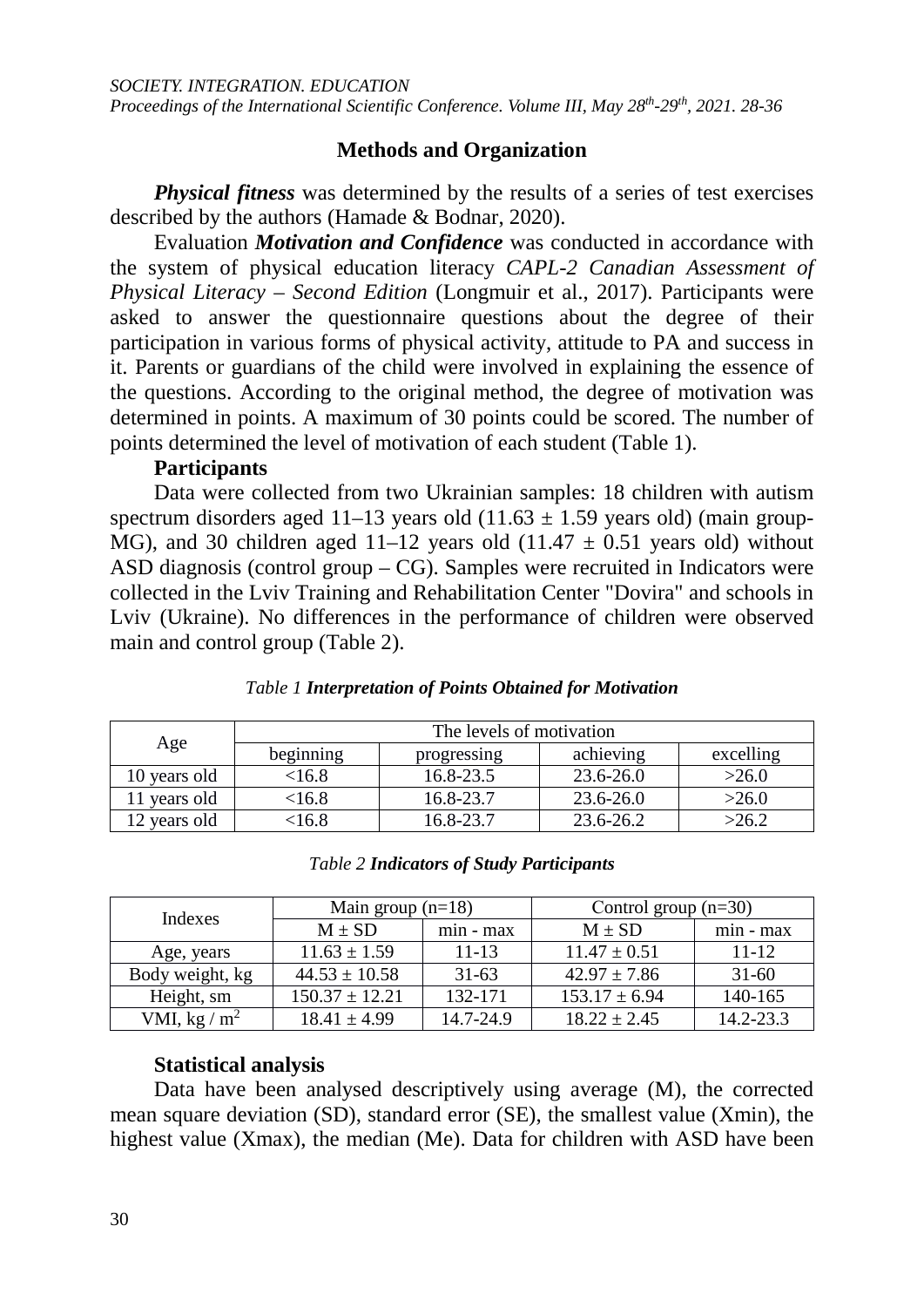compared with normative data and data for children without ASD. Associated 95% confidence intervals were also calculated. Differences between groups have been determined using the Kruskal-Wallis ANOVA, the probability was set at p<0.05. The close linkage has been established by the Brave-Pearson correlation coefficient.

# **Research Results**

**Physical fitness**. The results of all test exercises (Table 3) MG children were significantly lower than CG. Statistically significant differences were observed in all tests. The biggest differences were between the results of children with ASD and participants without deviations in terms of strength endurance: according to the results of the test exercise "Keeping the bar on the forearms" children with ASD lagged 6 times. The results of the exercise "Jumping on 2 legs from circle to circle" of MG participants were 3 times lower, "Balancing on a bench on one leg" - 2 times lower, "Writing the letter" O "- 2.5 times lower compared to CG participants.

|                                                             | Main group |          | Control group |          | The                                            |
|-------------------------------------------------------------|------------|----------|---------------|----------|------------------------------------------------|
| Test                                                        | M          | $\pm SD$ | M             | $\pm SD$ | difference<br>$(in\%)$<br>between MG<br>and CG |
| Jumps on 2 legs from circle to circle,<br>sec               | $11.89*$   | 3.23     | 3.91          | 1.08     | 67.1                                           |
| Passing and catching the ball, the<br>number for 30 seconds | $11.62*$   | 6.42     | 21.60         | 7.36     | 46.2                                           |
| Pushing the medball from the chest, sec                     | $276.14*$  | 101.17   | 720.17        | 244.53   | 61.7                                           |
| Long jump from a place, sm                                  | 94.18 *    | 33.20    | 158.70        | 16.94    | 40.7                                           |
| 4 balls, sec                                                | $9.18*$    | 2.70     | 5.09          | 2.04     | 44.6                                           |
| Running 20 m, sec                                           | $5.71*$    | 0.89     | 4.01          | 0.52     | 29.8                                           |
| Walking along the line 4.5 m, sec                           | $15.03*$   | 6.27     | 6.95          | 1.19     | 53.8                                           |
| Maintenance flamingo poses on the<br>bench, sec             | $30.49*$   | 24.53    | 59.95         | 34.01    | 49.1                                           |
| Holding the "bar" on the forearms, sec                      | $22.35*$   | 32.82    | 136.6         | 103.28   | 83.6                                           |
| Clap your hands, amount for 10<br>seconds                   | $27.79*$   | 6.81     | 40.60         | 14.58    | 31.6                                           |
| Writing the letter "O", the number for<br>10 seconds        | $9.43*$    | 3.52     | 23.57         | 4.77     | 60.0                                           |
| Squats on two legs, the numbert for 10<br>seconds           | $7.91*$    | 1.64     | 12.73         | 2.52     | 37.9                                           |

*Table 3 Indicators of Physical Competence of Children with Autism Spectrum Disorders and Healthy Peers*

*\* - differences are significant at p <0.05*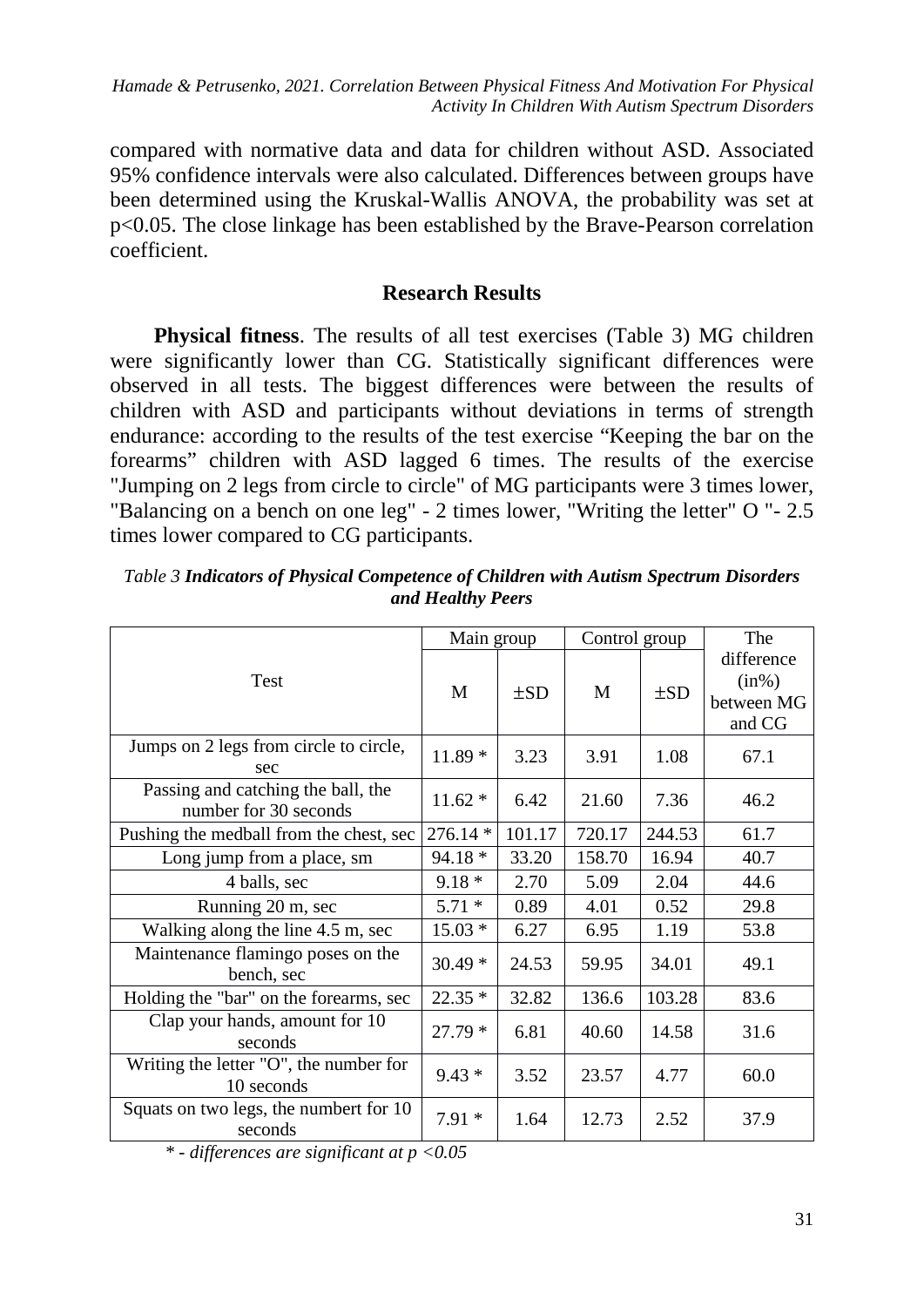#### *SOCIETY. INTEGRATION. EDUCATION Proceedings of the International Scientific Conference. Volume III, May 28<sup>th</sup>-29<sup>th</sup>, 2021. 28-36*

**Motivation and Confidence.** The children's from MG Motivation to PA was significantly ( $p<0.05$ ) lower than in CG (Table 4): the schoolchildren's with ASD motivation in PA was estimated at  $18.66 \pm 3.31$  points (out of 30 possible), which is significantly ( $p<0.05$ ) less than in healthy children (25.32  $\pm$  3.39 points).

| Table 4 Indicators of Motivation for Physical Activity of Children with Autism |
|--------------------------------------------------------------------------------|
| <b>Spectrum Disorders and Healthy Peers</b>                                    |

|                | Figures  | Domain Motivation and Confidencein<br>physical activity, (max 30 points)                              |            |       |                                                                     |                  |       |                                |             |
|----------------|----------|-------------------------------------------------------------------------------------------------------|------------|-------|---------------------------------------------------------------------|------------------|-------|--------------------------------|-------------|
| Contingent     |          | Subdomain<br><i>Intrinsic Motivation</i><br>and Physical<br>Activity<br>Competence<br>(max 15 points) |            |       | Subdomain<br>Predilection and<br><i>Adequacy</i> (max 15<br>points) |                  |       | <b>Scores</b><br>(out of<br>30 | Level       |
|                |          | Motivation                                                                                            | Competence | Total | ove of PA                                                           | Success in<br>PA | Total | possible)                      |             |
| <b>MG</b>      | M        | 5.97                                                                                                  | 3.75       | 9.72  | 4.61                                                                | 4.34             | 8.95  | 18.66 *                        |             |
| $(n=18)$       | $\pm SD$ | 1.94                                                                                                  | 1.46       |       | 1.09                                                                | 1.31             |       | 3.31                           | progressing |
| CG<br>$(n=30)$ | M        | 7.05                                                                                                  | 5.50       |       | 6.62                                                                | 6.14             |       | 25.32                          |             |
|                | $\pm SD$ | 0.56                                                                                                  | 1.59       | 12.55 | 1.04                                                                | 0.96             | 12.76 | 3.39                           | excelling   |

*Symbols:*

*\* - differences between the rates of children with ASD and healthy children are significant when p<0.05;*

*A - average, HA - higher than the average level of motivation for physical activity*

At the same time, 82.4% of children from MG had high motivation to participate in PA, as in CG. However, the success in this activity in children from MG was significantly lower  $(3.75 \pm 1.46$  points out of 7.5 possible) than in CG. As a result, the number of points of children from CO for the subdomain *Intrinsic Motivation and Physical Activity Competence* (9.72 points) was slightly lower than in CG (12.55 points). The sum of points for the second subdomain of children from MG (8.95 points) was also slightly lower than of children from CG (12.76 points).

**Correlation analysis.** As we can see (table 5), most of the correlation coefficients between indicators of physical fitness and motivation in children with ASD are reliable. Note that children's from MG indicators of 1 subdomain *Intrinsic Motivation and Physical Activity Competence* in PA have with the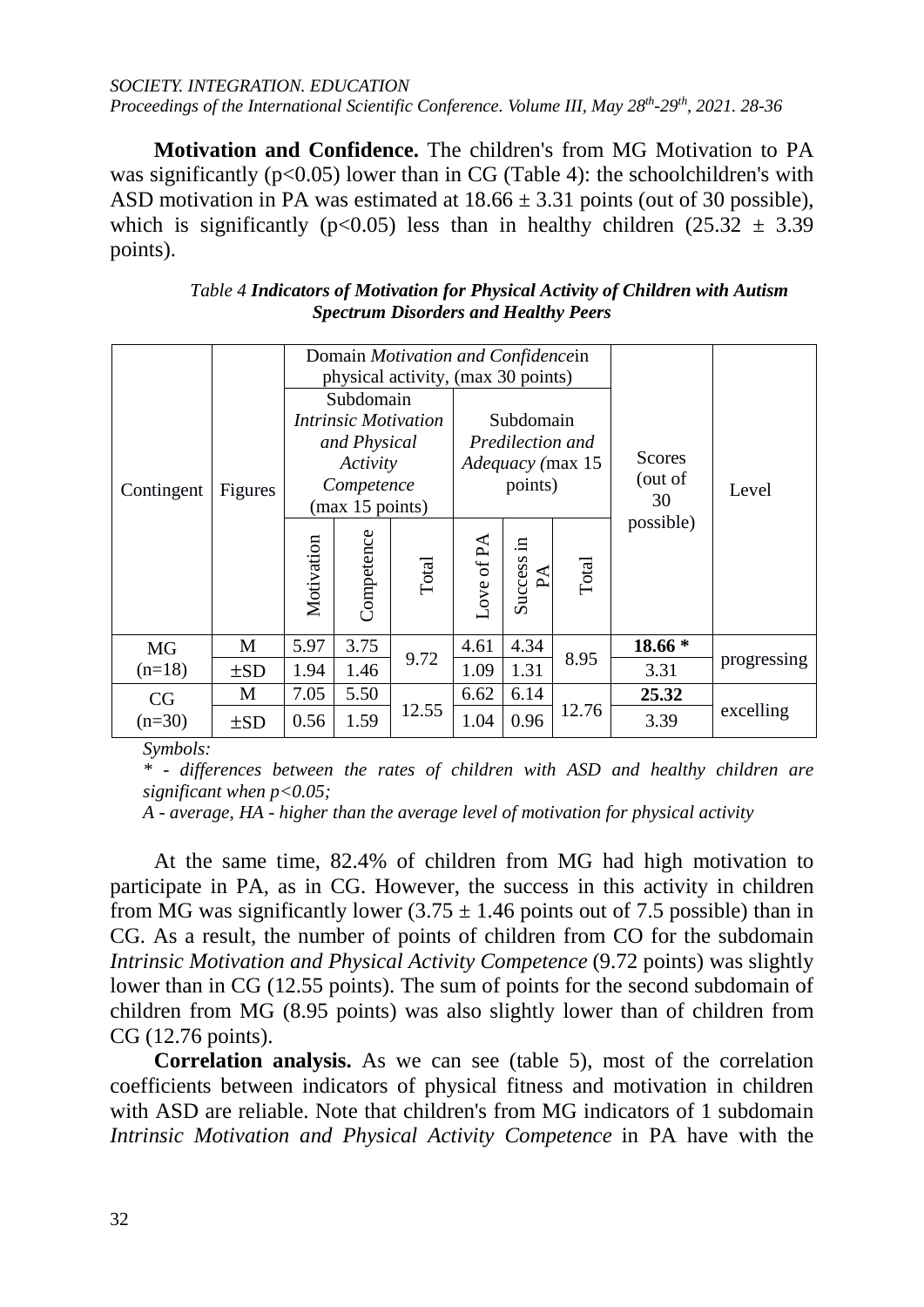*Hamade & Petrusenko, 2021. Correlation Between Physical Fitness And Motivation For Physical Activity In Children With Autism Spectrum Disorders*

results of exercise a greater number of coefficients of medium and high degree (7 of 9 reliable) than the indicators of the 2nd subdomain *Predilection and Adequacy* (4 of 8) and domain *Motivation and Confidence* overall (6 out of 11). Thus, it is enough to know the results of one (first) subdomain of motivation to predict the level of physical fitness of children with ASD.

| Groups         |                                                 | Intrinsic<br>Motivation and | Predilection | Motivation |
|----------------|-------------------------------------------------|-----------------------------|--------------|------------|
| indexe         | Indexes                                         | Physical                    | and          | and        |
| S              |                                                 | Activity                    | Adequacy     | Confidence |
|                |                                                 | Competence                  |              |            |
| 1              | Walking on the line of 4.5 m                    |                             |              |            |
|                | Squats on two legs for 10 seconds               | 0.375                       |              | 0.468      |
|                | Long jump from a place                          |                             |              | 0.338      |
| $\overline{2}$ | Running 20 m                                    |                             |              | $-0.516$   |
|                | Writing the letter "O" 10 sec                   | 0.494                       | 0.602        | 0.378      |
|                | Clapping in the palms for 10<br>seconds         | 0.589                       | 0.434        | 0.289      |
| 3              | Holding the "bar" on the forearms               | 0.774                       | 0.361        | 0.605      |
|                | "4 balls"                                       | $-0.501$                    | $-0.434$     | $-0.557$   |
|                | Holding the "flamingo" pose on the<br>bench     | 0.658                       | 0.198        | 0.526      |
| $\overline{4}$ | Pushing medball from the chest                  | 0.757                       | 0.509        | 0.476      |
|                | Passing and catching the ball for 30<br>seconds | 0.615                       | 0.515        | 0.725      |
|                | Jumping from circle to circle                   | 0.689                       | 0.788        | 0.913      |

*Table 5 Correlation Analysis of the Results of Physical Fitness with Indicators of Motivation for Physical Activity*

*Symbols:*

*1. The table presents only reliable coefficients (critical values: at the level of significance p<0.05 - 0.361;p<0,01 – 0,463; p<0,001 – 0,570);*

*2. marked in bold significant relationships (moderate - 0.30-0.49, significant - 0.50-0.69, significant - 0.70-0.89, very significant — 0.90-0.99)*

All test exercises, which are significantly correlated with motivation, were divided into 4 groups depending on the number and strength of correlation coefficients. Each of the subgroups received three test exercises.

## **Discussion**

The motivation of children with ASD to participate in PA was high, as well as in healthy peers. PA brings joy to all children. They strive to become stronger, smarter and more enduring, aware of the benefits of exercise. However, the success in this activity in children with ASD was significantly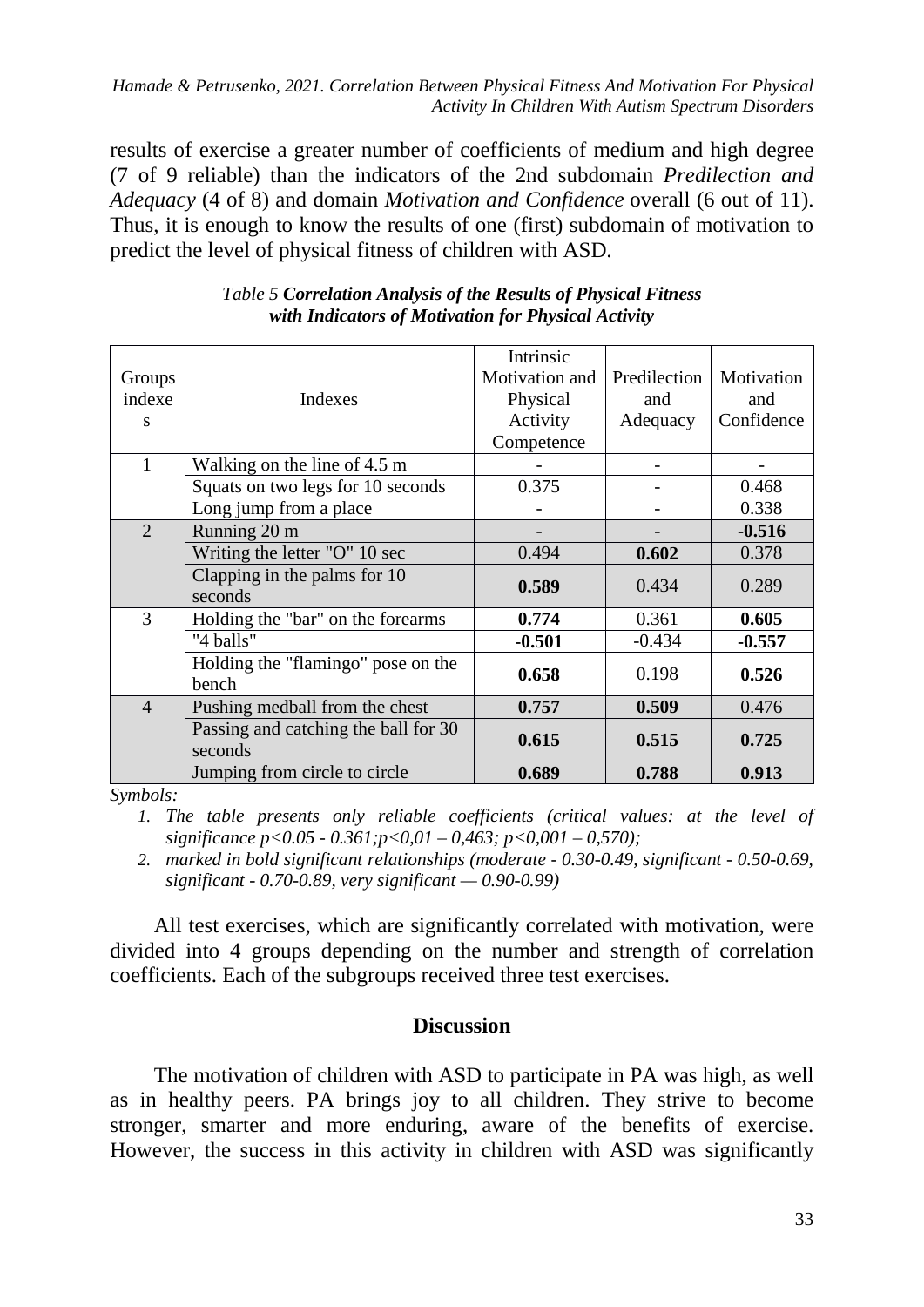#### *SOCIETY. INTEGRATION. EDUCATION*

*Proceedings of the International Scientific Conference. Volume III, May 28<sup>th</sup>-29<sup>th</sup>, 2021. 28-36* 

lower. Therefore, the sum of points of children without ASD (12.55 points) had advantages in *Intrinsic Motivation and Physical Activity Competence* in comparison with children with ASD (9.72 points). It is difficult for children with ASD to learn new sports skills. They are often not athletically gifted and realize that they are inferior to other peers in agility, endurance and strength. Therefore, they like to dance, run, do gymnastics, play sports, spend active leisure time, take part in hiking trips, competitions or relay races, play football or hockey, etc. As a result, the sum of points for the subdomain *Motivation and Confidence* in children with ASD was slightly (8.95 points) lower than in healthy ones (12.76 points).

The results of physical fitness testing of children with ASD were significantly lower than of typically developed peers. The level of motivation for PA in children with ASD was also lower (*progressing*) than in healthy schoolchildren (*excelling*). This suggested the existence of a relationship between these groups of indicators.

The large number of reliable correlation coefficients between the indicators of physical fitness and motivation in children with ASD, established by us, indicates that the level of motivation can predict the level of physical fitness of these children. Or vice versa - the results of physical fitness standards contain information about intrinsic motivation (What motivates to PA?), Motor priorities (What types of PA do you like to do at leisure?) And attitudes to physical activity in general (What emotions are provoked by different means and forms of PA?). Also the data received by us testify that the motivation defined by a technique CAPL-2, serves as an informative criterion of PA competence of children with ASD. Our results on the number of coefficients of average and higher degree between the results of physical fitness and individual subdomains and domains of motivation indicate a relatively lower informativeness of the subdomain *Predilection and Adequacy* in determining the general level of physical literacy of children with ASD, or relatively higher informativeness of domain *Intrinsic Motivation and Physical Activity Competence.* Differences in the number of coefficients of the average and higher degree of the two domains can be explained by the wording of the questionnaire, as well as the ability of parents or guardians to convey their content to children with ASD. It is also possible that this specificity of the relationship between the motivation of physical fitness applies only to children with ASD. Additional research is needed to determine the real causes.

But what can be said unequivocally is that the test exercises of groups 4 and 5 can be recommended for inclusion in the battery of tests as informative for determining the motivation of children with ASD for PA, as they show relationships of medium density with two or more indicators of motivation . The following test exercises were included in the third and the fourth groups: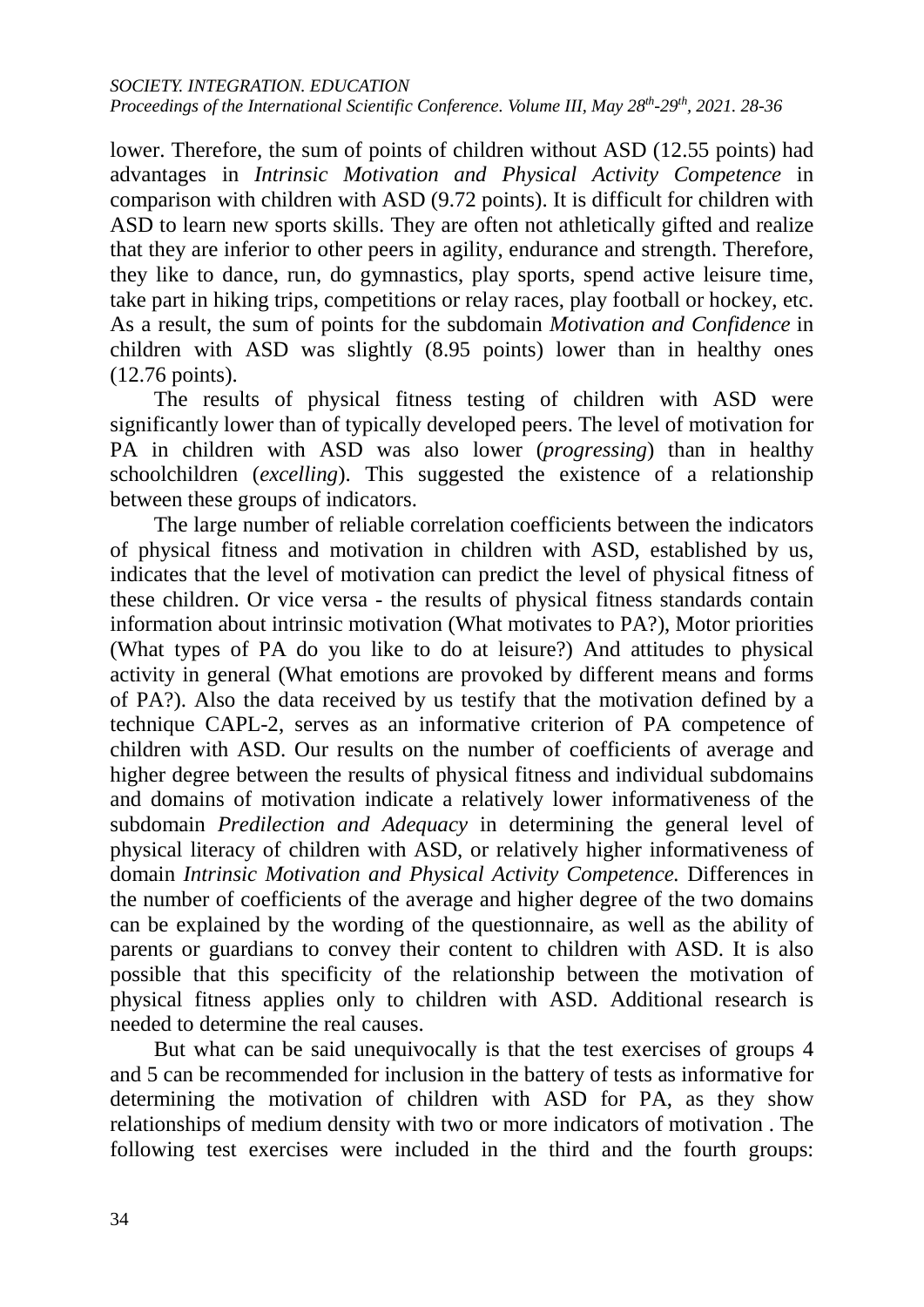*Hamade & Petrusenko, 2021. Correlation Between Physical Fitness And Motivation For Physical Activity In Children With Autism Spectrum Disorders*

Holding the "bar" on the forearms, "4 balls", Holding the "flamingo" pose on the bench; Passing and catching the ball for 30 seconds, jumping from circle to circle, as well as pushing the medball from the chest.

## **Conclusions**

- 1. The results of test exercises of physical fitness, as well as level of children's with ASD motivation for PA were significantly lower than their typically developed peers. This suggested the existence of a relationship between these groups of indicators.
- 3. The level of motivation can predict the level of physical fitness of these children. The most informative are the results of such tests as Holding the "bar" on the forearms, "4 balls", Holding the "flamingo" pose on the bench; Passing and catching the ball for 30 seconds, Jumping from circle to circle, as well as Pushing the medball from the chest.
- 4. Motivation determined by the method CAPL-2, serves as an informative criterion of physical culture competence of children with ASD.

#### **References**

- Balogun, F. (2016). Prevalence and Correlates of Obesity in Childhood Autism Spectrum Disorders: A Literature Review. *J Psychiatry., 19*, 385. DOI: https://doi.org/ 10.4172/2378-5756.1000385
- Barrodi, S., Ghasemi, A., Kashi, A., & Azimzadeh, E. (2021). The relationship between the motor skills level and the severity of autism disorder in children with autism. *Pedagogy of Physical Culture and Sports, 25(1)*, 58-65. DOI: https://doi.org/10.15561/ 26649837.2021.0108
- García-Villamisar, D., Dattilo, J. (2010). Effects of a leisure programme on quality of life and stress of individuals with ASD. *J Intellect Disabil Res*., *54*(7), 611-9.
- Hamade, A. & Bodnar, I. (2020). Fizychna pratsezdatnist, fizychna pidhotovlenist ta fizychna aktyvnist shkoliariv z rozladamy autychnoho spektru. *Sportyvnyi visnyk Prydniprovia, 1*, 414-422.
- Levy, S., Giarelli, E., Lee, L., Schieve L., Kirby, R., Cunniff, C., et al. (2010). Autism spectrum disorder and co-occurring developmental, psychiatric, and medical conditions among children in multiple populations of the United States. *J Dev Behav Pediatr., 31(4),* 267-75. DOI: https://doi.org/: 10.1097/DBP.0b013e3181d5d03b
- Longmuir, P., Boyer, C., Lloyd M., Borghese, M., Knight, E., Saunders, T., et al. (2017). Canadian agility and movement skill assessment: validity, objectivity, and reliability evidence for children 8-12 years of age. *J Sport Health Sci., 6(2),* 231–40.
- Miano, S., Ferri, R. (2010). Epidemiology and management of insomnia in children with autistic spectrum disorders. *Pediatr Drugs., 12(2):* 75–84. DOI: https://doi.org/10.2165/ 11316140-000000000-00000
- Must, A., Phillips, S.M, Curtin, C., Anderson, S., Maslin, M., Lividini, K., et al. (2014). Comparison of sedentary behaviors between children with autism spectrum disorders